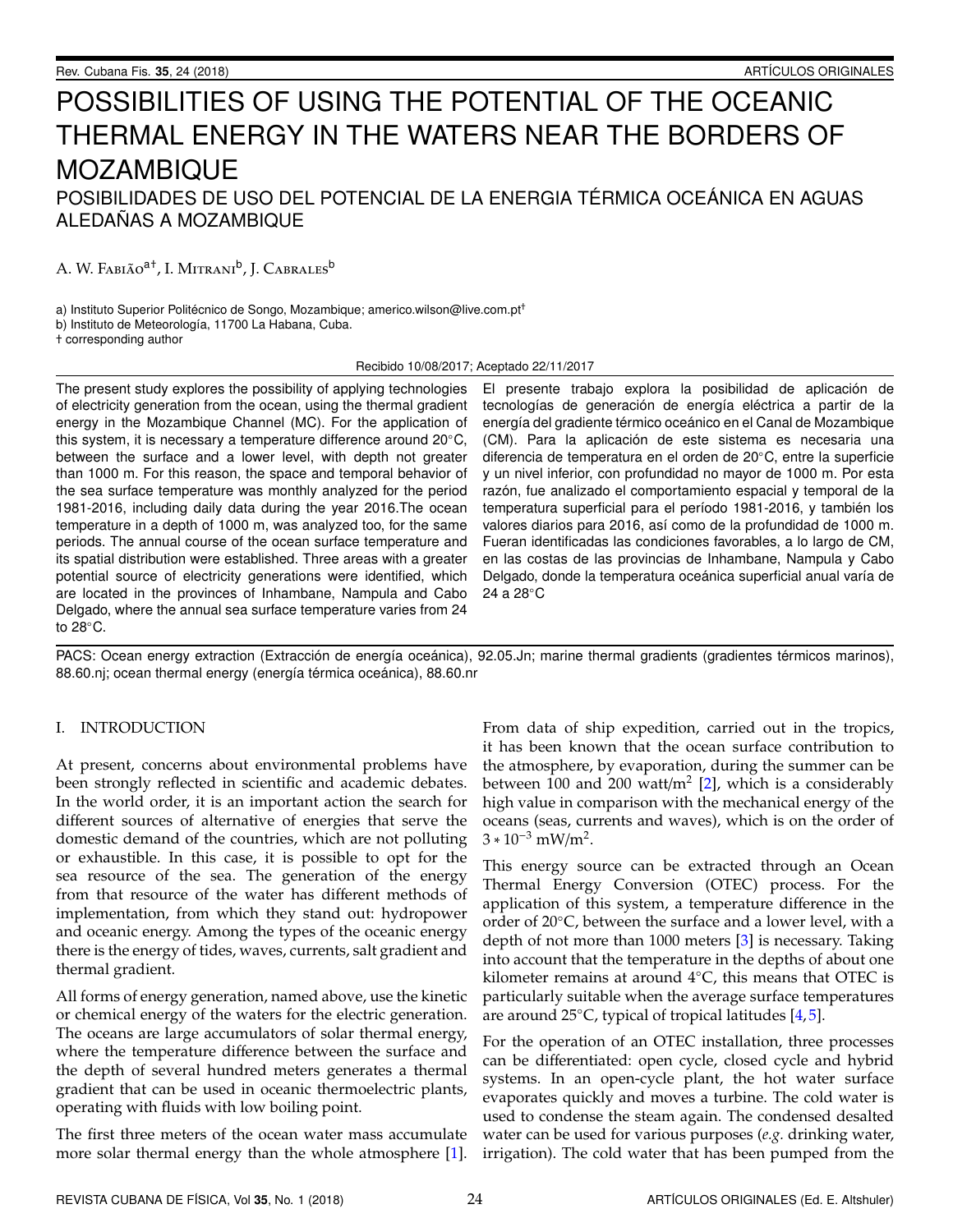depths of the sea can power an air conditioning systems after being used in the condenser. In addition, the cold sea water can also be used in aquaculture as it is rich in nutrients.

The closed cycle is the most used, being able to generate up to 40 MW, although it requires more equipment [\[1\]](#page-7-0). Closed cycle OTEC plants use a working fluid with a low boiling point, which is heated with warm water from the sea surface. The steam drives a turbine and condenses it using the cold water from the sea. In general, refrigerants or ammonia may be used as a working fluid, but the mixtures of water-ammonia are also used.

Hybrid OTEC systems consist of a combination of the open and closed cycles described above.

Mozambique has an extensive coastline, about 2,770 km long, and it has a considerable population density that lives on the coastal zone, where the generation of these types of energy can be used to support small businesses, fisheries, lighting in hospitals, schools and crop irrigation, among other applications. These technologies could be used not only for the electricity generation, but also for the direct production of drinking water or to meet thermal needs, such as cooling actions. In the country, studies about the use of ocean energies are scarce. Therefore, assessing its potential is the key to progress in technological development for its use. The present work explores the possibility of applying the electricity generation technologies from the energy of the oceanic thermal gradient in the Mozambique Channel.

The present work was taken under the following objectives: a) To analyze the availability of thermal energy of the ocean, in the Mozambique Channel. b) To characterize the affectation by severe events, that could damage the facilities. c) To determine the possible performance of a thermal machine and its theoretical maximum.

## II. DATA AND METHODS

#### *II.1. Background*

The Mozambique Channel (MC) is a portion of the Indian Ocean that separates Madagascar from the rest of the continental region of the eastern of Africa, located on the western border of the coast of the Republic of Mozambique, between latitudes 10◦ 27'S and 26◦ 52'S, and lengths 30◦ 12'E and 42◦ 51'E. The coastline has a length of almost 2770 km. The Channel occupies approximately 460 km wide at the narrowest point between Mozambique and Madagascar, (Fig. [1\)](#page-1-0). According to [\[6\]](#page-7-5), in the Mozambique Channel a humid and sub-humid tropical climate is manifested with two seasons: the austral winter (dry season) and the austral summer (rainy season).

#### *II.2. Marine current system in the Mozambique Channel*

The main currents in the Mozambique Channel and the circulation pattern are shown in Fig. [2.](#page-2-0) The shore line sinuosity generates an anticyclonic circulation, where the surface warms the water is trapped. The southward flow in the central part of the Mozambique Channel, known as the Mozambique stream, joins the eastern Madagascar zone, as a narrow but well-defined fringe, derived from the South Equatorial Stream (SEC) which is divided into the Northeast Coast of Madagascar as the North-Eastern Madagascar Current (NEMC), where approximately 40 % of the water mass is moved to the south as the Southeast Madagascar Current (SEMC) and Agulhas Current (AC).

<span id="page-1-0"></span>

Figure 1. Study area and limits of Mozambique, being to the north: Tanzania; Northwest: Malawi and Zambia; West: Zimbabwe, Southern Africa and Swaziland and East: Indian Ocean (Mozambique Channel).

#### *II.3. Data*

The Sea Surface Temperature (SST), daily measure from satellites during the period 1981-2016, at the National Ocean and Atmosphere Administration (NOAA) archive, is available online at the website (https://www.ncdc.noaa.gov/oisst). This data appear in Network Common Data Form (NetCDF) format, with a space resolution of 1 km.

With the objective of establishing the temporal variation of the temperature in the depth of 1 km, the data of the daily average temperature on this level was obtained from the World Ocean Atlas, version 2 (WOA13 V2), freely available on the website (https://www.nodc.noaa.gov/OC5/woa13/).

To appreciate more details on the annual cycle, a TSS data was selected as study case for the year 2016.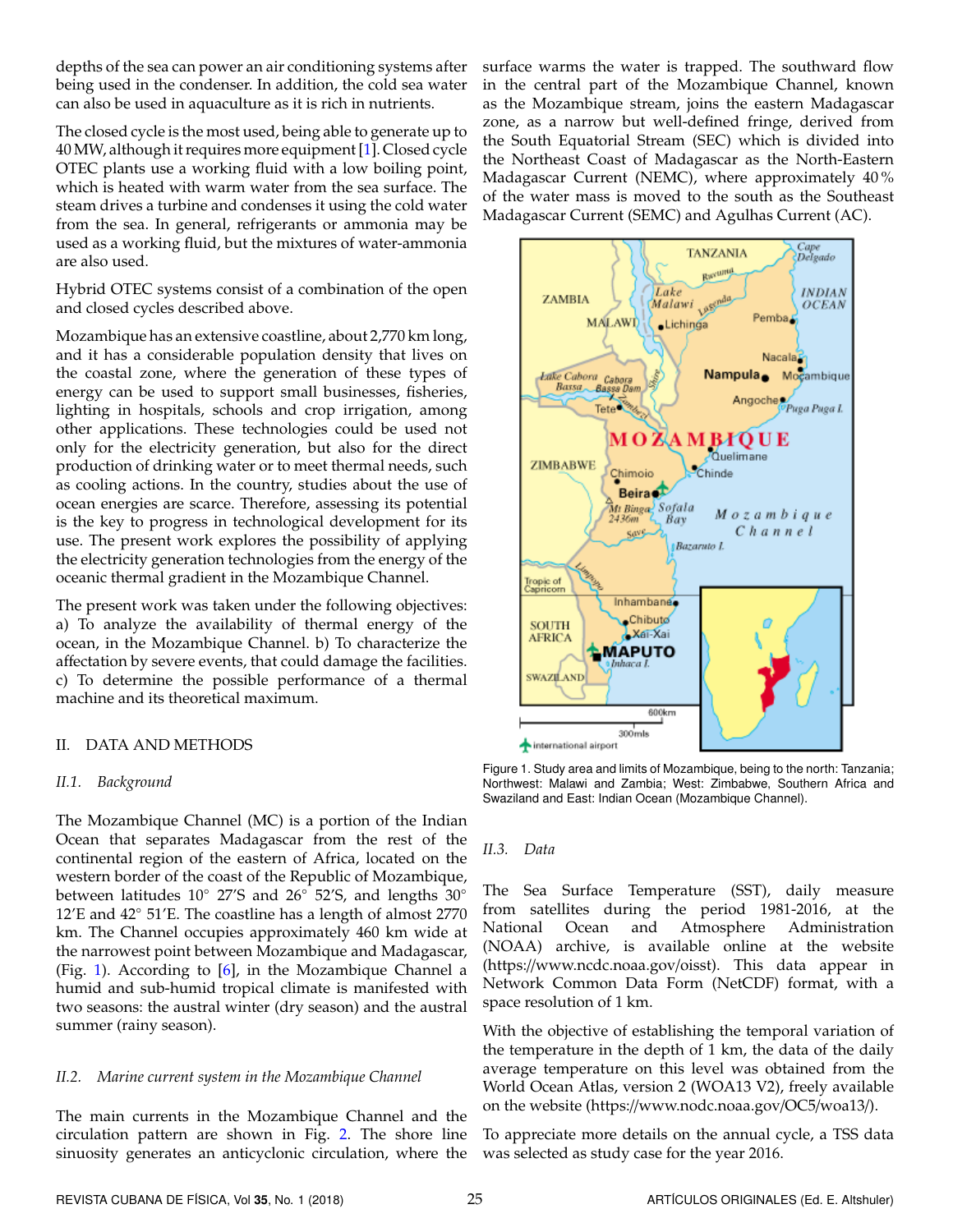#### *II.4. Data processing and analysis*

Data processing was done, using the Grid Analysis and Display System, (GrADS) version 2.0.1, developed by the Center for Studies of the Earth-Ocean-Atmosphere System at the University of Maryland in the United States. The following particularities were determined:

- a) Spatial distribution of SST, its monthly and annual average, during the period 1981- 2016 (35 years).
- b) The Mapping of sea water temperature at the surface and 1000 m levels, including their annual and monthly averages for the period 1981-2016 and study case 2016.
- c) The calculation of the distance from the coast line to the isobaths with a depth of 1000 m, in order to determine the most suitable locations for the OTEC installation.

<span id="page-2-0"></span>

Figure 2. Model of circulation and main currents in the Mozambique Channel. South Equatorial Current (SEC), Southeast Madagascar Current (SEMC), Northeast Madagascar Current (NEMC), Mozambique Current (MC), the Agulhas Current (AC) and the Mozambique Channel eddies (MCE) [\[7\]](#page-7-6).

The content energy was determined in a unit area column, applying the equation proposed by [\[8\]](#page-7-7)

$$
C_e = \rho_w C_p \Delta Z \Delta T,\tag{1}
$$

where  $\rho_w$  is the mean sea water density (1030 kg m<sup>-3</sup>),  $C_p$ is the specific heat at constant pressure of sea water  $(4 * 10<sup>3</sup>)$ J/kg ◦C), [\[9](#page-7-8)[–11\]](#page-7-9), ∆*Z* is the thickness of the column of the water, which in this case is 1000 m and ∆*T* is the temperature difference between the surface and 1000 m.

#### *II.5. Principle of operation of OTEC*

The OTEC works with a liquid such as the ammonia, which has a boiling point smaller than that one of the water. The ocean surface is enough warm to heat the working fluid and cause a thermodynamic cycle of a thermal engine to produce electricity [\[12\]](#page-7-10). The condenser receives the deep ocean waters, from about 1000 meters deep, considering that the temperature at this level is approximately 4◦C. The cycle scheme is presented in Fig. [3.](#page-2-1) The efficiency of the installation will be evaluated by the thermodynamic principles presented by [\[13\]](#page-7-11).

<span id="page-2-1"></span>

Figure 3. Schematic of the OTEC System.

#### *II.6. Performance of a thermal machine*

The possible efficiency for the maximum, minimum and the annual mean TSS was determined. It was evaluated through the ideal Rankine cycle (Fig. [4\)](#page-3-0). There are four main states in a Rankine cycle, and four main processes.

- 1-2 The isentropic compression in the pump to the state of the compressed liquid at the state of the compressed liquid at the pressure of the boiler.
- 2-3 The working liquid is boiled to change phase from a liquid to a saturated vapor.
- 3-4 The isentropic expansion of the working fluid through the turbine, from the superheated steam condition to the condenser of pressure.
- 4-1 The saturated liquid-vapor mixture is condensed back down to saturated liquid.

Table [1](#page-3-1) shows the data used for the period between of 1981 and 2016, and the year 2016.

Some calculations of the specific enthalpy at various points, the power pump, fluid flowing pump, the cycle efficiency and the Carnot efficiency were performed based on the ideal Rankine cycle system. In this analysis, an OTEC plant with a capacity of less than 10 MW will be considered, the mass flow rate of the working fluid of 1000 kg/s will be taken into account. At the point 1 of the diagram, the ammonium temperature corresponds to the saturated liquid state, whereby the values of the specific enthalpy, the entropy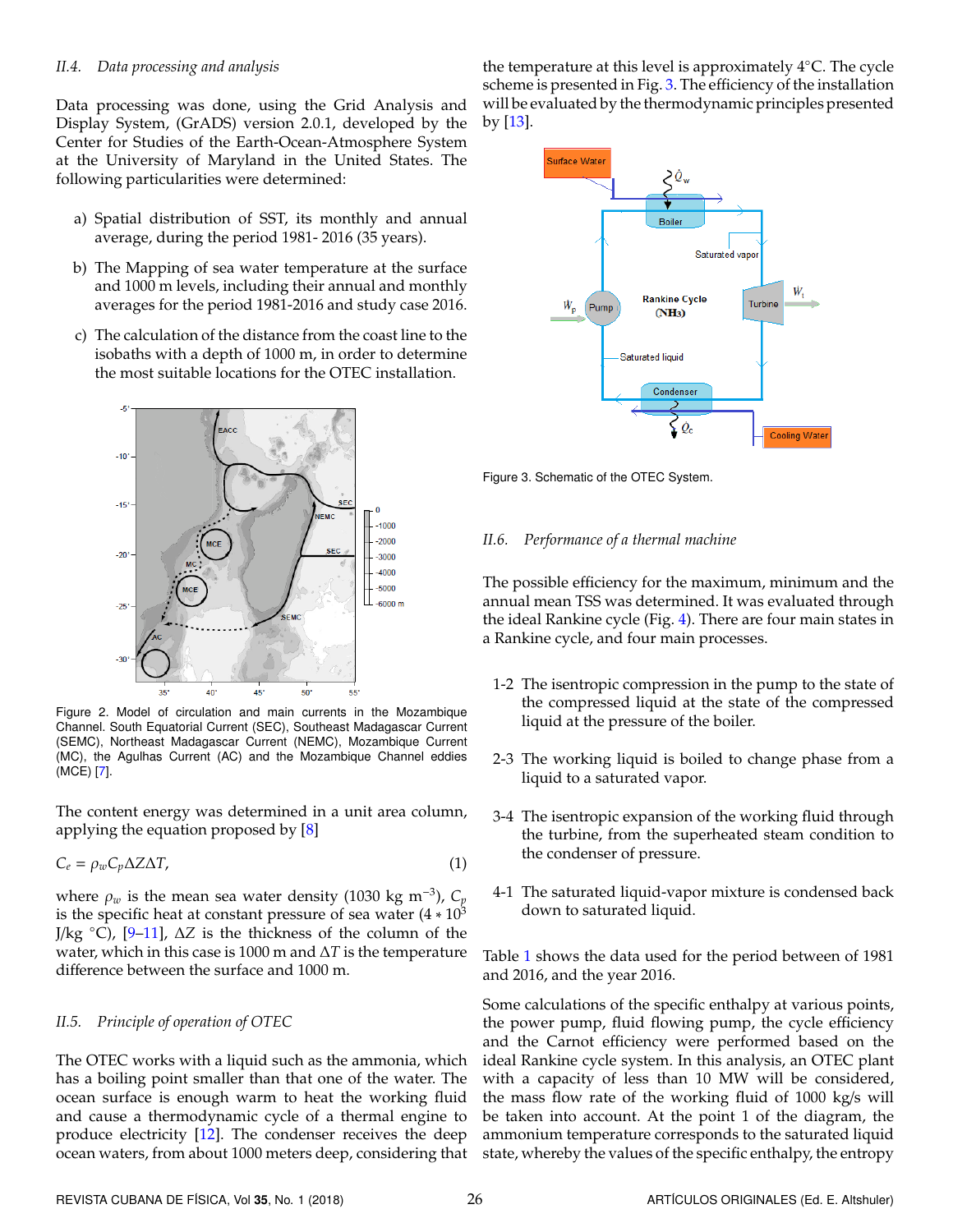<span id="page-3-0"></span>and the specific volume of ammonium are obtained in the tables of saturated ammonia.



Figure 4. Diagram of Temperature vs Entropy (T-S), adapted from [\[13\]](#page-7-11).

At the point 3, the increasing working fluid temperature was considered, due to the exchange of heat of the condensed

ammonia for the hot surface. It is considered an approximate value of steam saturated ammonia temperature and the values of specific enthalpy, entropy and pressures of points 1 and 3 are found in the tables of saturated ammonia vapor.

To solve the specific enthalpy at the point 4, we need to use the quality equation expressed as (*X*4). Quality refers to the mass fraction of steam to liquid in the saturated mixture. The Equation [\(2\)](#page-3-2) uses the isentropic assumptions entropy, which is a known thermodynamic property at state 4, to calculate *X*4. The specific enthalpy at the point 4 can be solved as it follows

<span id="page-3-2"></span>
$$
S = S_f + X_4(S_{f8}),\tag{2}
$$

$$
h_4 = h_f + X_4(h_{f8}).
$$
\n(3)

The subscript "f" indicates the liquid state and "fg" is a state of mixing liquid and vapor.

<span id="page-3-1"></span>Table 1. The specific enthalpy in the different points of the T-S diagram, for different values of working fluid temperature, with TW water temperatures (annual maximum, average and minimum) and deep water temperature, TC.

| North Region (Pemba, Nacala, Angoche) Period 1981-2016 |            |                                                         |                          |               |               |               |
|--------------------------------------------------------|------------|---------------------------------------------------------|--------------------------|---------------|---------------|---------------|
| $T_w$ [°C]                                             | $T_c$ [°C] | Diagram points                                          | $\overline{h_1}$ [kJ/kg] | $h_2$ [kJ/kg] | $h_3$ [kJ/kg] | $h_4$ [kJ/kg] |
| 28.0                                                   | 6.4        | Specific Enthalpy values                                | 293.28                   | 298.25        | 1463.5        | 1382.15       |
| 28.8                                                   | 6.4        | Specific Enthalpy values                                | 293.94                   | 299.54        | 1461.21       | 1413.82       |
| 26.0                                                   | 6.4        | Specific Enthalpy values<br>226.75<br>227.18            |                          | 1460.55       | 1411.59       |               |
| Period 2016                                            |            |                                                         |                          |               |               |               |
| 28.0                                                   | 6.4        | Specific Enthalpy values                                | 293.28                   | 298.25        | 1463.5        | 1382.15       |
| 30.0                                                   | 6.4        | Specific Enthalpy values                                | 293.45                   | 299.77        | 1463.5        | 1394.23       |
| 26.0                                                   | 6.4        | Specific Enthalpy values<br>227.18<br>1460.55<br>226.75 |                          | 1411.59       |               |               |
| South Region (Inhambane) Period 1981-2016              |            |                                                         |                          |               |               |               |
| 28.0                                                   | 4.8        | Specific Enthalpy values                                | 1463.9                   | 1414.5        | 227.8         | 228.27        |
| 27.9                                                   | 4.8        | Specific Enthalpy values                                | 293.45                   | 298.25        | 1463.5        | 1382.15       |
| 24.0                                                   | 4.8        | Specific Enthalpy values                                | 226.75                   | 226.36        | 1459.9        | 1418.33       |
| Period 2016                                            |            |                                                         |                          |               |               |               |
| 26.5                                                   | 4.8        | Specific Enthalpy values                                | 1463.9                   | 1414.5        | 227.8         | 228.27        |
| 28.5                                                   | 4.8        | Specific Enthalpy values                                | 226.75                   | 227.29        | 1461.21       | 1413.68       |
| 24.0                                                   | 4.8        | Specific Enthalpy values                                | 226.75                   | 226.36        | 1459.9        | 1418.33       |
|                                                        |            |                                                         |                          |               |               |               |

North Region (Pemba, Nacala, Angoche) Period 1981-2016

During the steady-state operation, the entire mass is preserved in both the water and the working sides. The mass flow rate (*m*) of the working fluid, flowing into the pumps, turbines and heat exchangers is equal to the flowing out, [\[14\]](#page-7-12). Therefore it is constant and assumed constant in all the stages of the power cycle. Now, the turbine power can be obtained through the following expression

$$
\dot{W}_T = \dot{m}(h_3 - h_4) \tag{4}
$$

For the compressed liquid point 2, the energy of the pump at the inlet and the power of the pump, with the specific enthalpy, will be calculated

$$
W_P = -\nu(p_2 - p_1). \tag{5}
$$

With the energy of the pump and the specific enthalpy at the input of the control volume, we calculate the specific enthalpy at the output of the control volume, by the following equation

 $h_2 = W_P + h_1.$ 

Now, through the relation of the mass flow rate of the working fluid with the specific enthalpy change in points 1 and 2, we calculate the work entered by the pump

$$
\dot{W}_P = \dot{m}(h_2 - h_1). \tag{7}
$$

Now you proceed to determine the heat supplied (*Qin*) and the heat itself of the heat exchanger (*Qout*).

$$
\dot{Q}_{in} = \dot{m}(h_3 - h_2),
$$
\n(8)

$$
\dot{Q}_{out} = \dot{m}(h_4 - h_1),\tag{9}
$$

The thermal efficiency of a power plant is defined by the ratio between the useful power produced by the plant and the heat entering the plant. In the case of an OTEC plant, the thermal power supplied to the working fluid is from hot water, so that cycle efficiency of an OTEC plant can be given by

$$
\eta_{ciclo} = \frac{\dot{W}_T - \dot{W}_P}{\dot{Q}_{in}}.\tag{10}
$$

The efficiency of Carnot is a maximum theoretical efficiency. (6) The Carnot cycle assumes that isentropic compression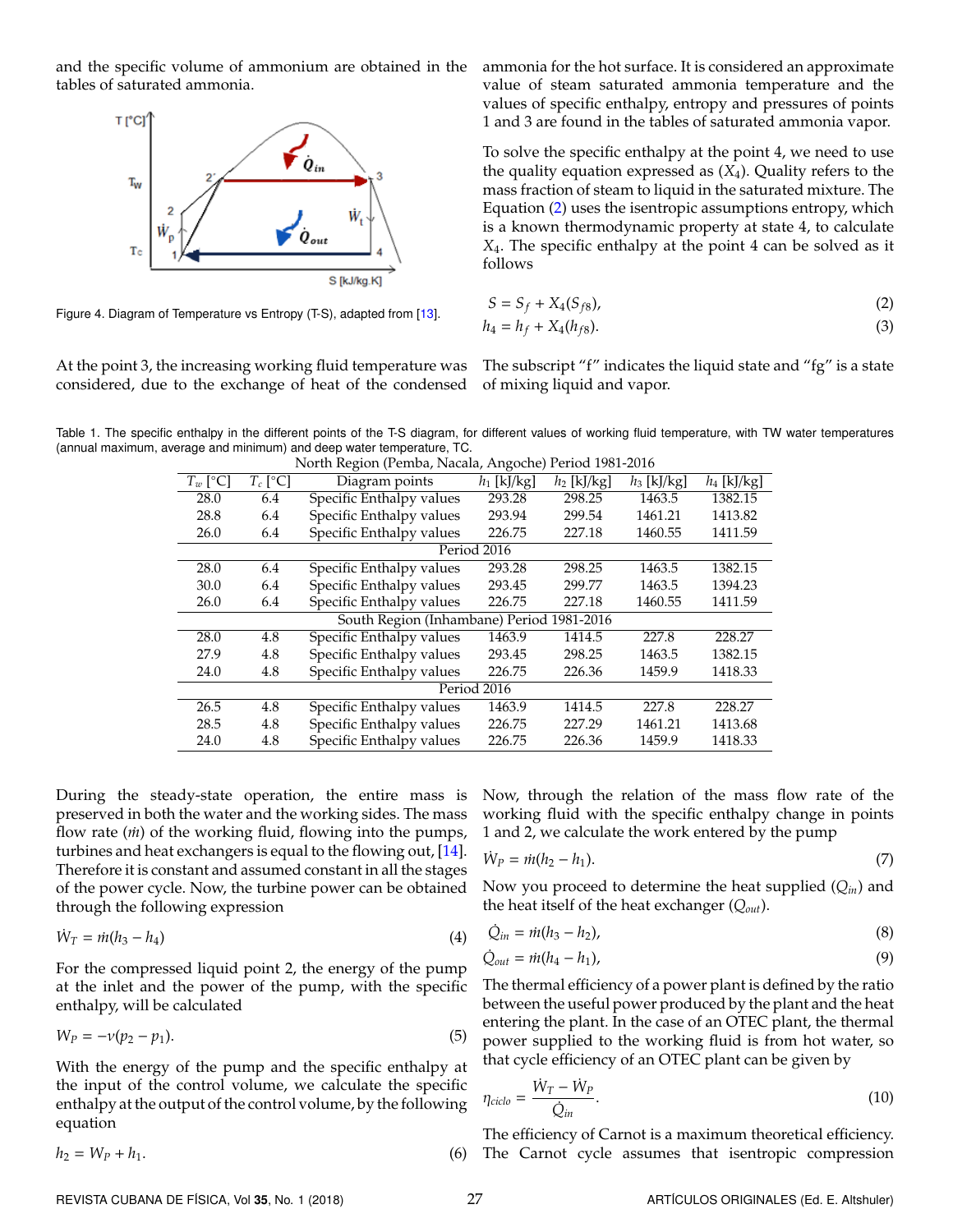is followed by a reversible heating, then the isentropic expansion, and finally a reversible cooling. A Carnot cycle is perfectly representative of a Rankine cycle since the working fluid must be preheated before it can be phase shifted but it provides the upper limit of the efficiency that can be obtained from the available thermal resource. The Efficiency of the Carnot is represented with the following equation

$$
\eta_{Carnot} = \frac{T_W - T_C}{T_W},\tag{11}
$$

where *m*<sup>i</sup> is the mass flow rate of the working fluid (kg/s),  $v$  is the specific volume of ammonia (m $\binom{3}{kg}$ ,  $p_1$ ,  $p_2$  are the pump inlet and outlet pressures (kPa), *h*1, *h*2, *h*<sup>3</sup> and *h*<sup>4</sup> are the specific enthalpy (kJ/kg), *Qin* and *Qout* are heats at the boiling and condensation (kW), and  $T_W$  and  $T_C$  are the absolute temperature from warm and cold water (°C).

#### III. RESULTS AND DISCUSSION

#### *III.1. Sea Surface Temperature*

The maps SST in the waters of the Mozambique Channel (MC) show a latitudinal variation, so that for the northern region temperatures are higher than in the southern ones.

Fig. [5](#page-4-0) **A**, **B**, **C** shows the annual average temperature distribution and the months of the maximum and minimum values. In Fig. [5](#page-4-0)**A** as an annual average, the SST can be seen with a range of  $24.5^{\circ}$ C in the southern zone, which increases to 28◦C in the northeastern part of the MC, towards the coast of Madagascar. The figure Fig. [5](#page-4-0)**C** shows that during the winter, the SST over this area can be lower than 23◦C, although in summer it rises to just over 26◦C. This almost latitudinal distribution, responds to the regional oceanic circulation, typical of this tropical zone.

<span id="page-4-0"></span>

Figure 5. Marine Surface Temperature, averaged over the 1981- 2016 period for the MC, where **A** Annual average, **B** average maximum value, January month, **C** average minimum value, July month.

The coldest SSTs were recorded in the southern region (Maputo Bay and Inhambane, around the 24◦C) of the Channel, which during the year vary from 23.5 to over 27◦C. The warmest ones, correspond to the centre and north, (Sofala Bank, Nacala and Pemba) from 26◦C to over 29◦C.

Fig. [6](#page-4-1) shows the SST behavior of the southern, central and northern region of the Mozambique Channel, where the coldest SST are recorded for the southern region with respect to the central and northern regions.

In Fig. [6,](#page-4-1) the SST during the year 2016 presents a similar behavior as during the period 1981-2016. It is almost latitudinal, with values from 24◦C in the southern region, to 28.5◦C in the northeast of the MC.

<span id="page-4-1"></span>

Figure 6. The Marine Surface Temperature, corresponding to the year 2016, averaged for the MC, where **D** The Annual average, **E** The Maximum value average, observed in January, **F** The Minimum value average, observed in July.

The SST varies from 25◦C in the areas near the Mozambican coast to more than 28◦C in the northeast of the MC, around Pemba, near the northwest coast of Madagascar, (Fig. [6](#page-4-1)**D**). The highest values were recorded in the northern region of MC, possibly due to the input influence of the South Equatorial Current (SEC), which is the main source of water mass supply from the upper layer of oceanic waters to the MC. In this year, the coldest SSTs were recorded in the southern region of Channel (Maputo Bay and Inhambane), with values ranging from 25 to 26.5◦C during the year and the warmest in the central and northern areas (Sofala Bank, Angoche, Nacala and Pemba), from 27 to 28◦C. Map on Fig. [6](#page-4-1)**E** shows hot surface waters during the summer, with SST ranging from 26◦C to 28◦C for the southern region near the Mozambican coast and from 29◦C to 31◦C in the central and northern region of the MC, along the coast of Madagascar. Map on Fig. [6](#page-4-1)**F** illustrates the variation of the temperature during the month of July, for the winter, with surface temperatures varying from 22◦C to 24◦C for the southern Channel region, and from 24.4◦C to 27◦C for central and the northern Channel region.

Along the MC, the relatively highest surface temperatures in the neighborhood of the Madagascar region, in the northwest of the MC, but also the strongest gradients towards the south of the Channel, are observed. This situation is attributed to the fact that warmer waters are transported by the northern branch of the Madagascar current and according to [\[6,](#page-7-5) [15\]](#page-7-13), along the MC, the transport is characterized by two different water masses. From the north comes the Southern Equatorial Current that is incorporated into the Madagascar current, but in the south the waters penetrate coming from the center with subtropical anticyclonic turn at the Indian Ocean. In Fig. [2](#page-2-0) are present the main current system that contribute to the variation of the water in the MC. The annual temperature oscillations are generated with a range of 2-5◦C, in accordance with the description of [\[16\]](#page-7-14).

#### *III.2. Deep water temperature*

The behavior of the temperature in the depth of 1000 m, along the MC, shows that this temperatures are colder in the south than in the north.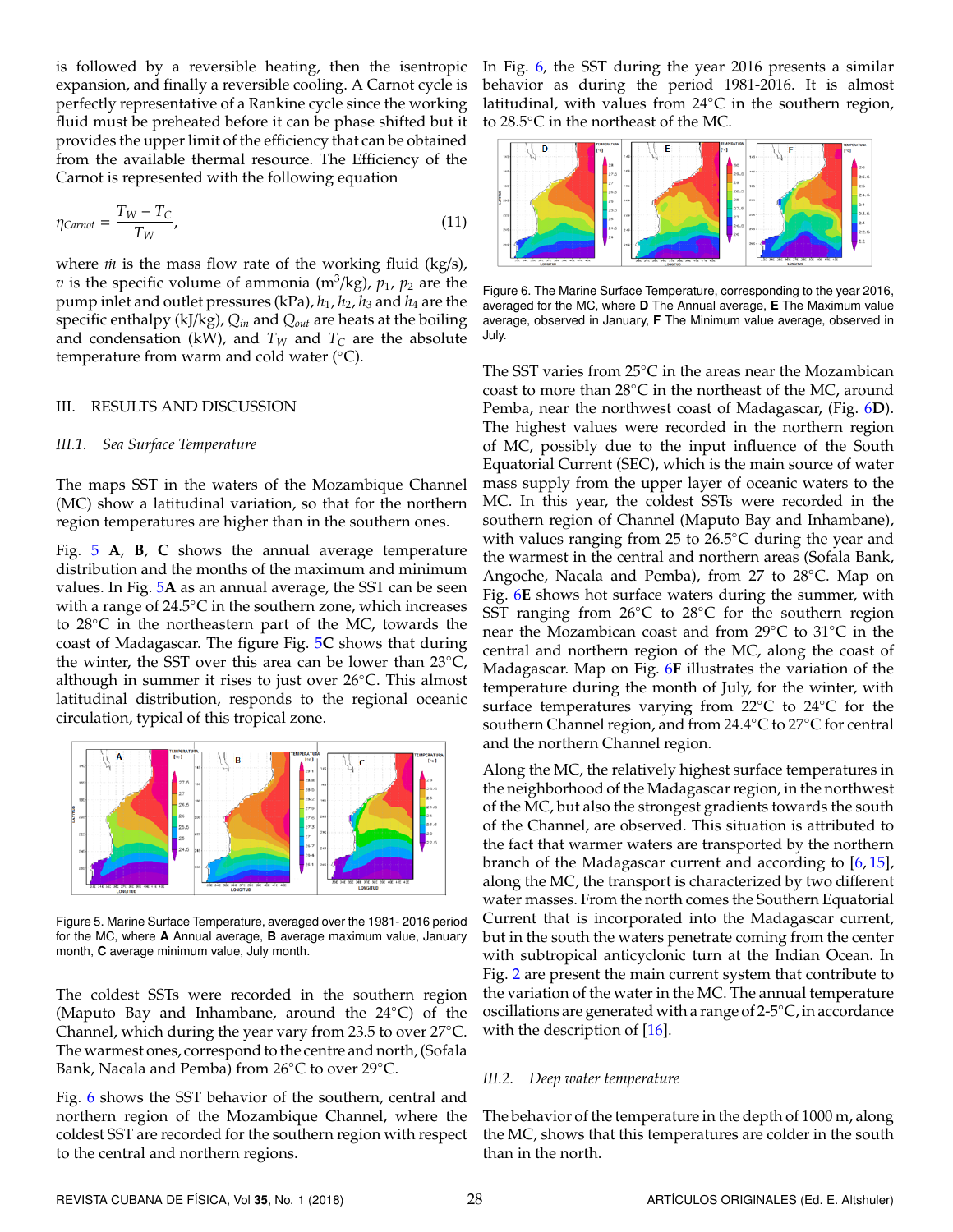Fig. [7](#page-5-0) illustrates the space temperature distribution in the depth of 1 km (cold waters), for the entire MC. It is observed that the temperature varies from 4.6 to 6.8◦C. These temperatures are typical for tropical and subtropical regions in these depths. As a positive balance, it should be noted that for the entire study area, the temperature difference in one kilometer of thickness rarely drops below 20◦C. This allows the use of the oceanic thermal energy throughout the region.

<span id="page-5-0"></span>

Figure 7. The annual temperature average in the deep waters of the MC.

Fig. [8](#page-5-1) **G**, **H**, **I** shows the space distribution of the annual average of the SST for the year 2016, the temperature at the depth of 1000 meters and the isobaths from surface to 3000 m **I**. Note that the depths of 1000 m **H**, considered as an important characteristic to select the favorable regions for OTEC implantation in MC, are located very close to the coast in three zones of the north region, which are Angoche and Nacala (Province of Nampula), Pemba (Province of Cabo Delgado), and one of the southern region, Inhambane. The results for the northern region are analogous to those one obtained by [\[4\]](#page-7-3), but in the present text another possibility for the southern region was identified.

<span id="page-5-1"></span>

Figure 8. Presents the spatial distribution of the annual temperature average on the surface for the period 2016 (**G**), the temperature in the depth of 1km (**H**), and the points with favorable premises for OTEC, wherethe green line presents the isobaths of 1000 meters (**I**).

The central region presents some limitations, such as: water cooling due to the presence of the water mass from the Zambezi River, intense streams and a considerable distance of the isobaths of 1000 m. The Maputo Bay presents a similar situation; there converge five main rivers: Incomati, Umbeluze, Tembe and Matola to the West and the river Maputo to the South.

Table [2,](#page-5-2) presents the energy content averaged for the year 2016, the availability of this potential ocean energy is maintained almost during all the year and the Northern region is more active than the southern one.

<span id="page-5-2"></span>Table 2. The content of energy in the water column, from surface to 1000 m depth.

| Region | Locality      | Energetic Content $[J/m^2]$ |
|--------|---------------|-----------------------------|
|        | Pemba         | $88.922 * 10^6$             |
| North  | <b>Nacala</b> | $87.756 * 10^6$             |
|        | Angoche       | $87.756 * 10^6$             |
| South  | Inhambane     | $84.460 * 10^6$             |

#### *III.3. Severe events*

Mozambique is exposed to the weather severe events due to its geographic location. Tropical cyclones and depressions, formed in the Indian Ocean, cross the Mozambique Channel and affect the coastal zone.

The hurricane season in Mozambique, is from November to April. Most of the tropical cyclones, that affect Mozambique, are formed in the Southern zone of the Indian Ocean near Madagascar from November to April. Tropical cyclones tend to emerge in the summer no matter where they occur. Fig. [9](#page-5-3) shows the behavior of tropical cyclones from 1952 to 2007.

<span id="page-5-3"></span>

Figure 9. Number of tropical Cyclones (TC) and tropical storms (TS) in the MC, in the period 1952-2007 [\[17\]](#page-7-15).

In this figure you can see the following:

- During the studied period, it can be observed as cyclones and tropical storms tend to decrease their effects in the MC, with a point of change at the end of the 1970s.
- The annual average of cyclone and tropical storm quantities that affected the MC from 1952 to 2007, is 2 or 3 cases in a year.

In Table [3,](#page-6-0) taken from [\[17\]](#page-7-15), the frequencies of affectation are reflected by months.

It is observed that the most dangerous months are January and February, coinciding with the maximum sea surface temperature.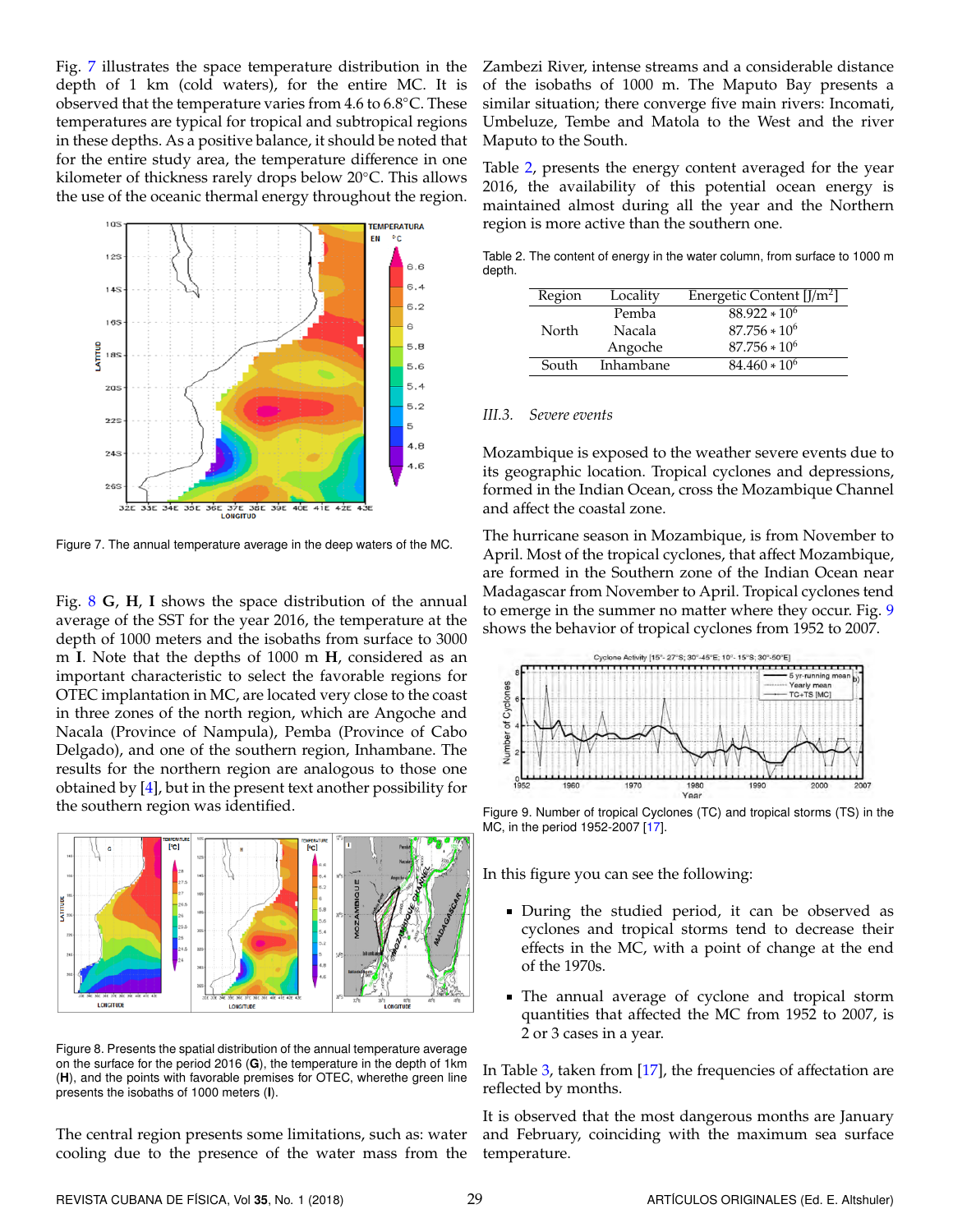<span id="page-6-0"></span>Table 3. Number of Cyclones and frequency in MC, (1980-2007).

| Mozambique Channel (TC+TS) |        |           |  |  |
|----------------------------|--------|-----------|--|--|
| Month                      | Number | Frequency |  |  |
| November                   | 2      | 0.07      |  |  |
| December                   |        | 0.25      |  |  |
| January                    | 18     | 0.64      |  |  |
| February                   | 16     | 0.57      |  |  |
| March                      | 8      | 0.29      |  |  |
| April                      | 5      | 0.18      |  |  |
| Total                      | 56     | 2.0       |  |  |

#### *III.4. Results of calculations*

The calculation results of the pump power, the turbine power, the thermal efficiency of the Rankine cycle and the efficiency of the Carnot cycle are presented in Tables [4](#page-6-1) and [5.](#page-6-2)

<span id="page-6-1"></span>Table 4. Performance for Northern region (Pemba, Nacala, Angoche).

| Region North Period (1981-2016) |              |                     |                          |                 |  |  |
|---------------------------------|--------------|---------------------|--------------------------|-----------------|--|--|
| Surface T [°C]                  | Potency [MW] |                     | Efficiency [%]           |                 |  |  |
|                                 | $W_{pump}$   | $\dot{W}_{turbins}$ | $\eta_{\text{terminal}}$ | $\eta_{carnot}$ |  |  |
| Average-28.0                    | $-0.5408$    | 47.53               | 3.8                      | 7.1             |  |  |
| Maximum-28.8                    | $-0.4772$    | 48.96               | 3.9                      | 7.7             |  |  |
| Minimal-26.0                    | $-0.5408$    | 46.53               | 3.7                      | 6.5             |  |  |
| Period (2016)                   |              |                     |                          |                 |  |  |
| Average- $28.0$                 | $-0.5408$    | 47.53               | 3.8                      | 7.2             |  |  |
| Maximum-30.0                    | $-0.0736$    | 81.35               | 6.9                      | 7.8             |  |  |
| Minimal-26.0                    | $-0.5408$    | 46.53               | 37                       | 6.6             |  |  |

The overall performance of these plants is low, not only because the thermal gradients are lower in general than are considered, but also because the technical limitations of several components of the installation (evaporators, condensers, pumps and turbines). These of efficiency are useful for evaluating the performance of a power plant compared to its maximum theoretical efficiency. The efficiency of the Carnot does not take into account the inevitable temperature losses in the heat exchanger.

<span id="page-6-2"></span>Table 5. Performance for the southern region (Inhambane).

| Region South Period (1981-2016) |              |               |                            |                          |  |  |
|---------------------------------|--------------|---------------|----------------------------|--------------------------|--|--|
| Surface $T$ [ $^{\circ}$ C]     | Potency [MW] |               | Efficiency [%]             |                          |  |  |
|                                 | $W_{pump}$   | $W_{turbins}$ | $\eta_{\textit{terminal}}$ | $\eta$ <sub>carnot</sub> |  |  |
| Average-26.0                    | $-0.5408$    | 46.53         | 3.7                        | 7.1                      |  |  |
| Maximum-27.9                    | $-0.4772$    | 48.96         | 3.9                        | 7.7                      |  |  |
| Minimal-24.0                    | $-0.3878$    | 41.57         | 3.3                        | 6.5                      |  |  |
| Period (2016)                   |              |               |                            |                          |  |  |
| Average-26.5                    | $-0.5408$    | 46.53         | 3.7                        | 7.2                      |  |  |
| Maximum-28.5                    | $-0.5408$    | 47.53         | 3.8                        | 7.9                      |  |  |
| Minimal-24.0                    | $-0.3878$    | 41.57         | 3.3                        | 6.5                      |  |  |

The evaluation of the Carnot efficiency is not the best way to evaluate the different technologies of the thermodynamic energy generation, since it does not take into account the actual costs of the constructions and operations of the plant [\[14\]](#page-7-12). The efficiency of the Carnot's does not tell the whole story of any plant of power, because it is the absolute theoretical maximum, which is unattainable by plant of power any real world.

The results are promising for an OTEC plant. To pump water from a depth of 1000 meters, an incredible amount of work is required. However, the efficiency obtained is ideally enough to produce usable energy.

The power generation system through an OTEC plant can be compared to other plants such as wave, hydroelectric and diesel. Therefore, it is important to include capital, maintenance and service costs so that the technologies are equitable compared on an individual basis, as it is shown on Table [6,](#page-6-3) taken an example analyzed in Bali.

<span id="page-6-3"></span>Table 6. Cost-per-unit comparison of OTEC with conventional energy sources [\[18\]](#page-7-16).

|             | Plant   | Capacity                    | Annual | Cost        |
|-------------|---------|-----------------------------|--------|-------------|
|             | Life    | Factor                      | Output | Energy      |
|             | [Years] | $\lceil \frac{9}{6} \rceil$ | [GWh]  | [US/kWh]    |
| <b>Wave</b> | 40      | 68                          |        | 0.062-0.072 |
| Hydro       | 40      | 48                          | 5      | 0.113       |
| Diesel      | 20      | 64                          | 5      | 0.126       |
| <b>OTEC</b> | 30      | 80                          | 8.8    | 0.149       |

## IV. CONCLUSIONS

Ocean thermal energy is available throughout the year in the northern and southern regions of the Mozambique Channel, while in the central region, near the mouth of the Zambezi River, and in Maputo Bay, where five major rivers converge, the surface is cooled too much by supply of the fresh water of the rivers, especially in the rainy season. The most suitable areas will be the population settlements of Pemba, Nacala, Angoche and Inhambane, not only because of the warmth of the adjacent waters trapped in the anticyclonic vortices, but also because of the proximity of the isobaths of 1000 m, depth where the temperatures are located from 4.6 to 6.8<sup>°</sup>C, which guarantee the difference of 20℃ in contrast to the surface. This shortens the dimensions of the water conveyors and the electric cables, which lowers the installation costs. The possible impact of tropical cyclones, up to 4 on the Saffir - Simpson scale, should be taken into account, although the climate trend indicates a decrease in the frequency and intensity for the last 55 years. From the analysis of the yields, it can be seen that there is an average thermal efficiency of 6.9 to 3.3 % for the north and south regions respectively, and the Carnot efficiency of 7.1 to 7.9 %, which is considered as a good result, ideal for the power plant OTEC.

## V. RECOMMENDATIONS

For the next analogous studies, it is recommended to take into account the resistance of the OTEC material installation, the high salinity of the area (plus 35 psu) and the risk of occurrence of hurricanes, although these show a decrease in intensity and frequency. Because technologies are constantly being renewed, future studies should always analyze the costs of this technology, comparing them with the existing technologies and with the other options that are commonly used in the area of interest.